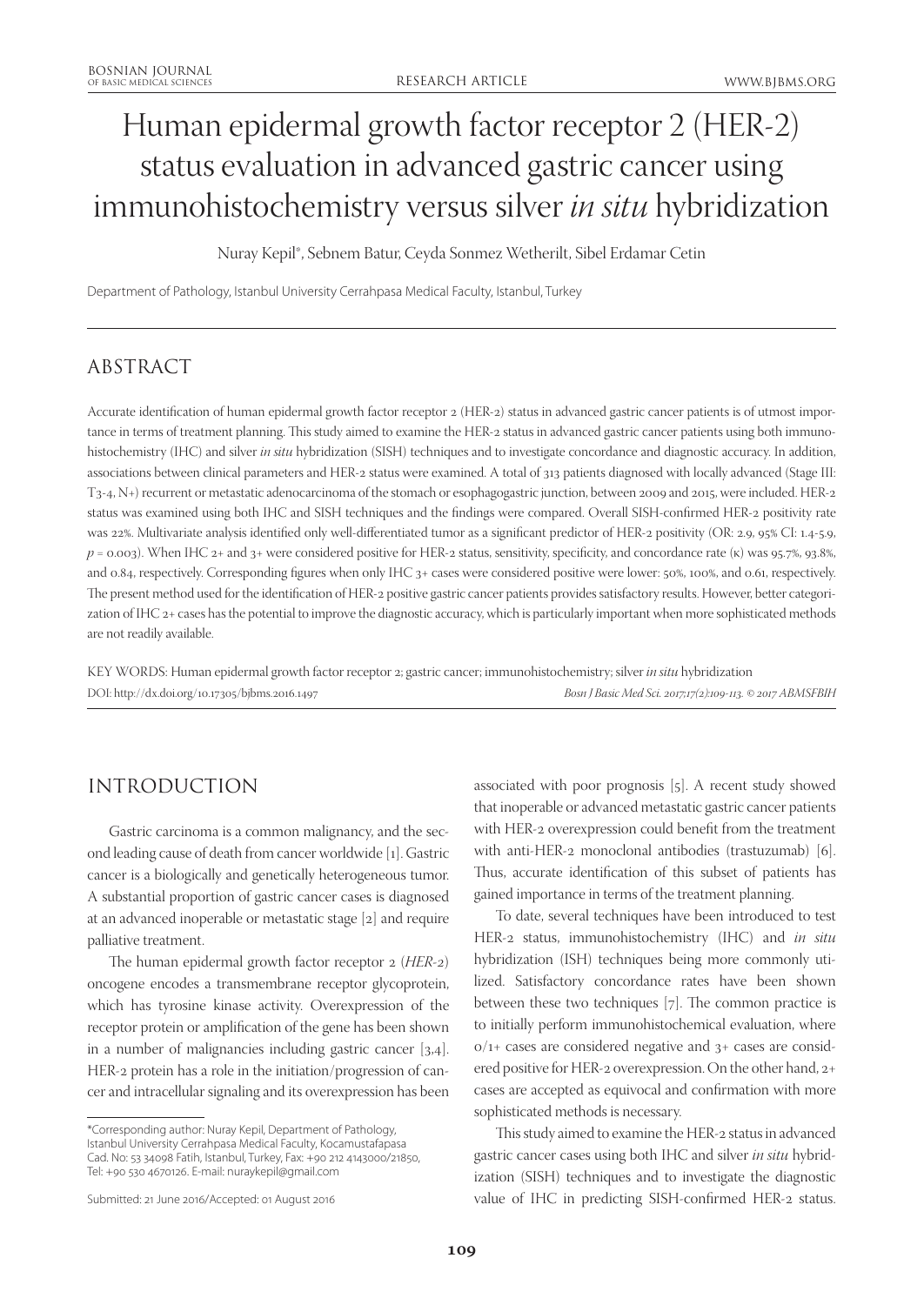In addition, associations between HER-2 status and clinical parameters were examined.

# MATERIALS AND METHODS

#### Patients

A total of 313 patients diagnosed with locally advanced (Stage III: T3-4, N+) recurrent or metastatic adenocarcinoma of the stomach or esophagogastric junction, between 2009 and 2015, were included in this study. One hundred and thirty cases were diagnosed in our institution (Istanbul University Cerrahpasa Medical Faculty), and 183 cases were consultation cases sent to our department for HER-2 evaluation from several medical centers in Istanbul. The diagnosis was established with the histopathological evaluation of endoscopic biopsy or surgical resection material. The consultation cases were also reviewed, and the diagnoses were confirmed. The consent of all patients was obtained at the time of referral to our hospital. The clinical and demographic features were retrieved from the medical records of each patient. The tumors were evaluated histologically as follows: Well-differentiated tumors included grade I and grade II adenocarcinomas. Poorly differentiated group, on the other hand, consisted of grade III adenocarcinomas, mucinous adenocarcinomas, and signet ring cell carcinomas. For the purpose of HER-2 status evaluation, 4-micrometer sections were obtained from the archived paraffin blocks (for each patient, 1 section for IHC, 2 sections for SISH were obtained).

In the routine practice, IHC is usually used as the initial test, 0/1+ cases are considered HER-2 negative, and 3+ cases are considered HER-2 positive. Equivocal cases (IHC 2+), on the other hand, are candidates for an additional ISH test to confirm HER-2 gene amplification. In our study, IHC and SISH were applied to all cases  $(n = 313)$  (Figure 1).

#### Immunohistochemistry

IHC examination was performed using a Ventana Benchmark XT automated staining system and c-erbB2 (clone 4B5) (Ventana, Tucson, AZ, USA). ToGA criteria were used for scoring between 0 and 3+. The details of the criteria are given in Table 1 [6]. In general, HER-2 2+ results are considered equivocal and demand an ISH test for the conclusion of the final HER-2 amplification status. In our study, the diagnostic value of two different scenarios was tested as an indication of HER-2 status: 2+ and 3+ were considered positive or only 3+ was considered positive.

#### Silver *in situ* hybridization

For SISH examination, Ventana Benchmark CT automated system, Ultraview SISH detection kit, inform Her2 DNA probe, and inform chromosome 17 DNA probe (Ventana, Tucson, AZ, USA) were used. Using slides prepared for c-erbB2 and chr17, signals in a total of 40 cell nuclei were counted at ×1000 magnification from the site of the tumor. If the mean number of signals for c-erbB2 divided by the mean number of signals for chr17 was >2, the sample was considered positive for HER-2 (c-erbB2) amplification.

#### Statistical analysis

For the analyses of data, SPSS version 21 (SPSS Inc., Chicago, IL, USA) was used. Normality was tested using the Kolmogorov-Smirnov test and graphical methods. For the comparison of continuous variable (age), the Mann-Whitney U test was used. Categorical variables were compared using Pearson's chi-square test. Logistic regression was used for multivariate analysis to identify the independent clinical predictors of HER-2 positivity. A value of  $p < 0.05$  was considered statistically significant. Diagnostic parameters (sensitivity, specificity, positive predictive value, negative predictive value) for predicting SISH-confirmed HER-2 status were calculated, and the two methods were compared using 95% confidence interval. In addition, kappa statistics were calculated for the concordance between the methods.

## RESULTS

Table 2 shows patient characteristics and the comparison of HER-2 negative and positive patients (as assessed by



FIGURE 1. (A and B) Case with immunohistochemistry (IHC) score (0), silver in situ hybridization (SISH) (-), (C and D) Case with IHC score (1+), SISH (-), (E and F) Case with IHC score (2+), SISH (+), (G and H) Case with IHC score (3+), SISH (+).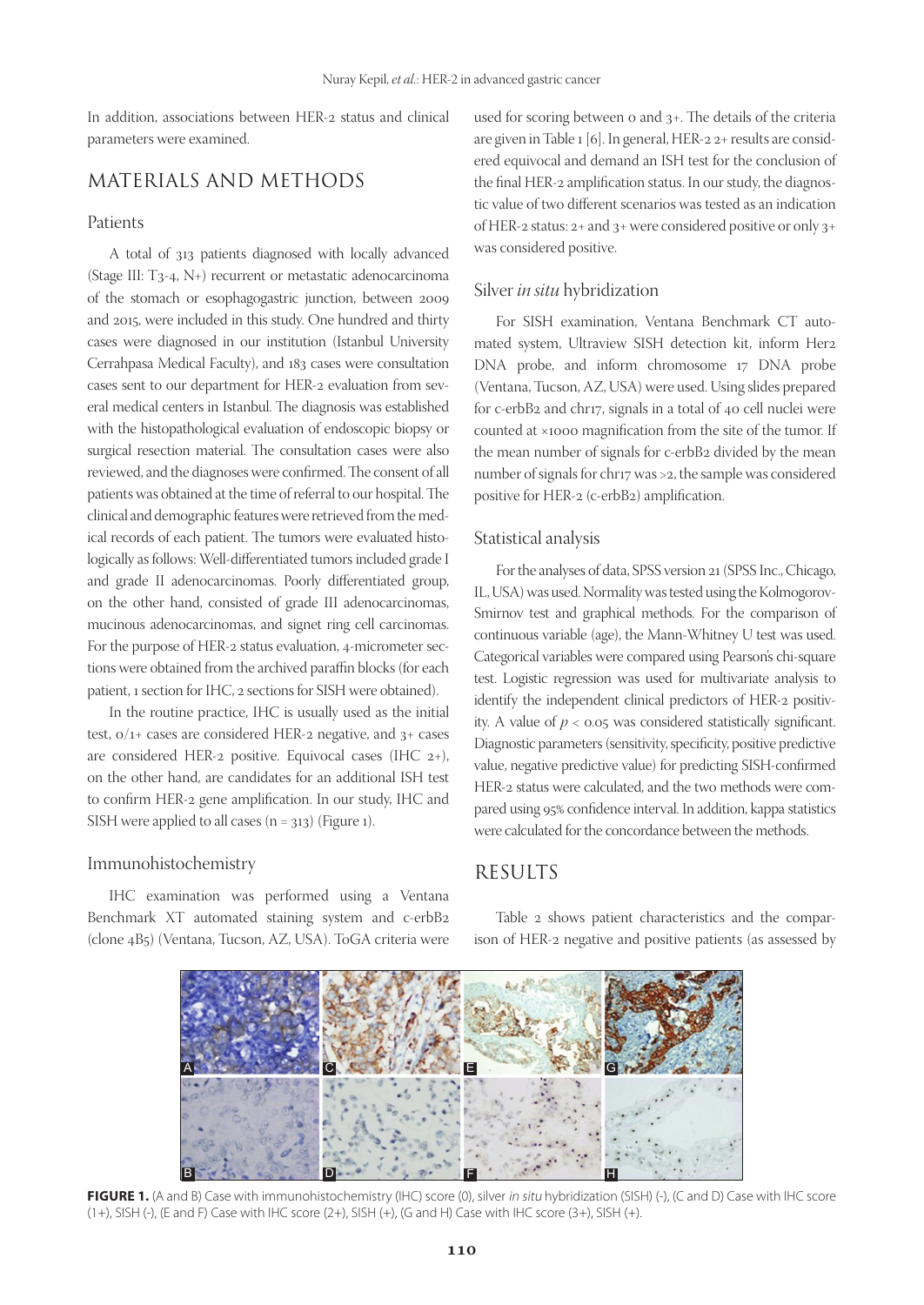| HER-2<br>score | Surgical specimen staining pattern                                                                                                      | Biopsy specimen staining pattern                                                                                                                             | HER-2 overexpression<br>assessment |
|----------------|-----------------------------------------------------------------------------------------------------------------------------------------|--------------------------------------------------------------------------------------------------------------------------------------------------------------|------------------------------------|
| $\overline{0}$ | No reactivity or membranous reactivity<br>in<10% of tumor cells                                                                         | No reactivity or no membranous reactivity in any<br>tumor cells                                                                                              | Negative                           |
| $1+$           | Faint or barely perceptible membranous<br>reactivity in $\geq$ 10% of tumor cells; cells are<br>reactive only in part of their membrane | Tumor cell cluster with a faint or barely perceptible<br>membranous reactivity irrespective of percentage of<br>tumor cells stained                          | Negative                           |
| $2+$           | Weak to moderate complete, basolateral<br>or lateral membranous reactivity in≥10% of<br>tumor cells                                     | Tumor cell cluster with a weak to moderate<br>complete, basolateral or lateral membranous<br>reactivity irrespective of percentage of tumor cells<br>stained | Equivocal                          |
| $3+$           | Strong complete, basolateral or lateral<br>membranous reactivity in≥10% of tumor cells                                                  | Tumor cell cluster with a strong complete, basolateral<br>or lateral membranous reactivity irrespective of<br>percentage of tumor cells stained              | Positive                           |

**TABLE 1.** Immunohistochemistry scoring for HER-2 gastric and gastroesophageal junction cancers, by type of diagnostic specimen

HER-2: Human epidermal growth factor receptor 2

**TABLE 2.** Comparison of HER-2 negative and positive\* gastric cancer patients treated from 2009 to 2015 with regard to demographic and clinical characteristics

| Demographic and clinical characteristics      | All patients $(n=313)$ | HER-2 negative $(n=243)$ | HER-2 positive $(n=70)$ | $p$ value |
|-----------------------------------------------|------------------------|--------------------------|-------------------------|-----------|
| Age, years (mean $\pm$ SD)                    | $60.2 \pm 11.0$        | $59.7 \pm 11.3$          | $61.8{\pm}9.7$          | 0.315     |
| Male gender (%)                               | 213(68.1)              | 161(66.3)                | 52(74.3)                | 0.204     |
| Sampling method (%)                           |                        |                          |                         |           |
| Endoscopic                                    | 156 (49.8)             | 118(48.6)                | 38 (54.3)               | 0.399     |
| Surgical                                      | 157(50.2)              | 125(51.4)                | 32(45.7)                |           |
| Differentiation <sup><math>*</math></sup> (%) |                        |                          |                         |           |
| Well-differentiated                           | 212(67.7)              | 153(63.0)                | 59 (84.3)               |           |
| Poorly differentiated                         | 101(32.3)              | 90(37.0)                 | 11(15.7)                | 0.001     |
| Location <sup><math>\dagger</math></sup> (%)  |                        |                          |                         |           |
| Cardia                                        | 75(24.5)               | 51(21.5)                 | 24(54.8)                | 0.05      |
| Corpus                                        | 91(29.7)               | 77 (32.5)                | 14(20.3)                |           |
| Antrum                                        | 117(38.2)              | 89 (37.6)                | 28(40.6)                |           |
| Diffuse                                       | 23(7.5)                | 20(8.4)                  | 3(4.3)                  |           |

Unless otherwise stated, data presented as n (%). \*As assessed by silver *in situ* hybridization method. †Metastatic lesions not included.<br><u>‡Well-differentiated tumors include arade Lor II adenocarcinomas with or without a</u>

Well-differentiated tumors include grade I or II adenocarcinomas with or without accompanying neuroendocrine, signet ring, or mucinous component. Poorly differentiated tumors include grade III adenocarcinomas, signet ring cell carcinomas, and mucinous adenocarcinomas. HER-2: Human epidermal growth factor receptor 2

SISH). Overall, the SISH-confirmed HER-2 positivity rate was 22%. The IHC and SISH positivity rates are shown in Table 3. One hundred and eighty-seven of 313 cases were negative for HER-2 with both IHC and SISH methods. In the univariate analysis, no association was found between the HER-2 positivity and age, gender, location, or sampling method. However, HER-2 positive tumors were more commonly well differentiated  $(p = 0.001)$ . Similarly, the multivariate analysis identified only well-differentiated tumors as a significant predictor of HER-2 positivity (OR: 2.9, 95% CI: 1.4-5.9, *p* = 0.003).

## **TABLE 3.** IHC and SISH positivity rates in gastric cancer patients treated from 2009 to 2015

| Positivity rates | $SISH+(%)$ | $SISH (\%)$ |
|------------------|------------|-------------|
| $IHC_{+++}$      | 35(11.18)  | 0(0)        |
| $IHC++$          | 32 (10.22) | 15 (4.79)   |
| $IHC +$          | 0(0.96)    | 41(13.10)   |
| $IHC-$           | 0(0)       | 187 (59.74) |
| Total            | 70 (22.36) | 243 (77.63) |

IHC : Immunohistochemistry; SISH: Silver in situ hybridization

#### Value of IHC in predicting HER-2 status

Table 4 shows the diagnostic value of two different interpretations of the IHC results for predicting SISH confirmed HER-2 positivity: 2+ and 3+ indicates HER-2 positivity versus only 3+ indicates HER-2 positivity. The first approach has much higher sensitivity with only 1% false negativity rate but slightly lower specificity with 5% false positivity rate. The second approach, on the other hand, has 11% false negativity rate but 0% false positivity rate.

| <b>TABLE 4.</b> Diagnostic performances of the two         |  |  |  |  |  |
|------------------------------------------------------------|--|--|--|--|--|
| immunohistochemistry cut points in gastric cancer patients |  |  |  |  |  |
| treated from 2009 to 2015                                  |  |  |  |  |  |

| Parameter                 | $2+$ and $3+$ indicates<br>HER-2 positivity | Only 3+ indicates<br>HER-2 positivity |
|---------------------------|---------------------------------------------|---------------------------------------|
| Sensitivity               | 95.7 (87.2-98.9)                            | $50(18.0-27.5)$                       |
| Specificity               | 93.8 (89.8-96.4)                            | $100(98.1-100)$                       |
| Positive predictive value | 81.7 (71.3-89.1)                            | 100 (87.7-100)                        |
| Negative predictive value | 98.7 (95.9-99.7)                            | 87.4 (82.8-91)                        |

Data presented as percentage (95% confidence interval). SISH confirmed ( $n = 70$ ); HER-2 positivity: 2+ and 3+ indicates HER-2 positivity versus only 3 + indicates HER-2 positivity; HER-2: Human epidermal growth factor receptor 2.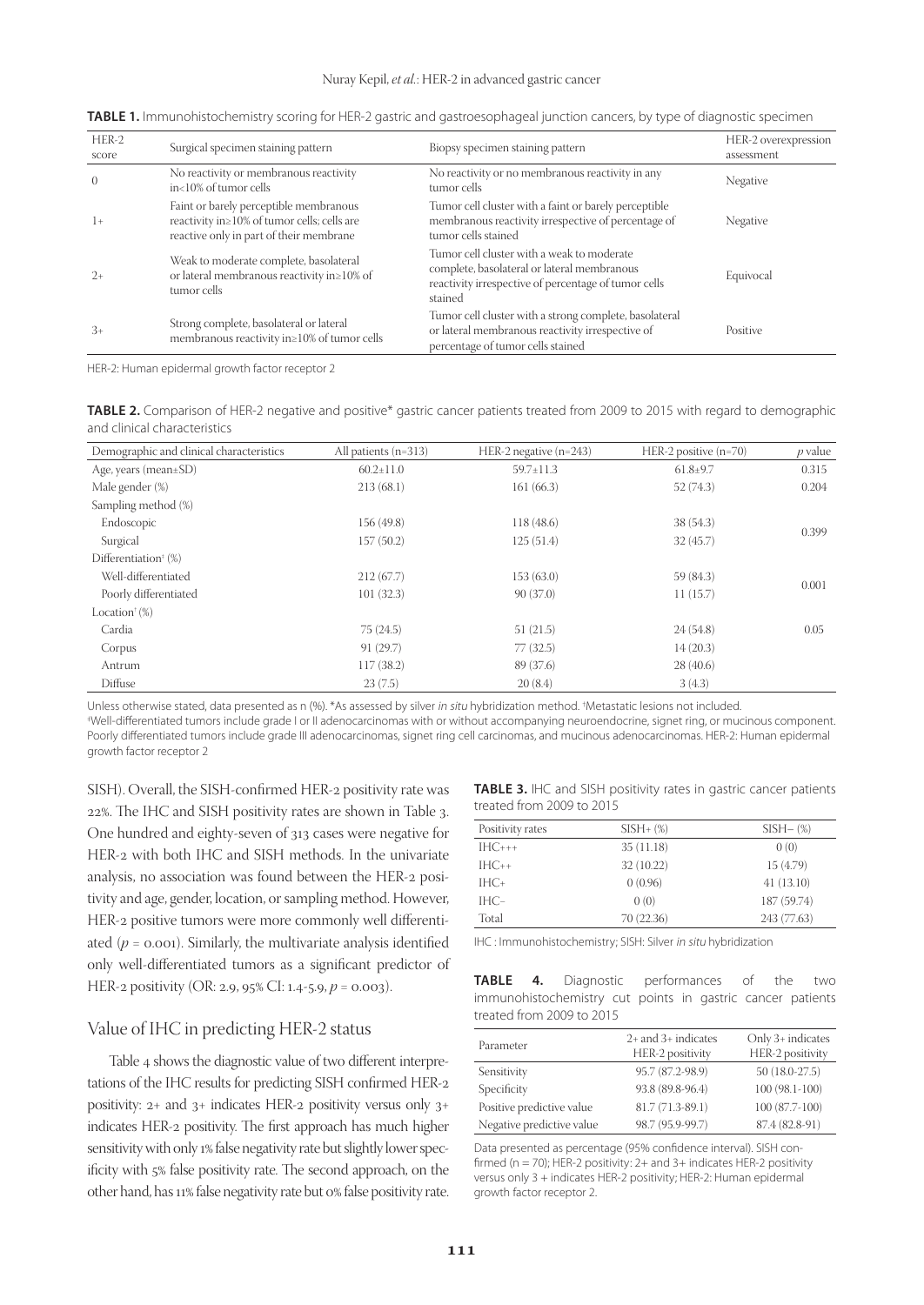The concordance rate (κ statistics) between SISH and IHC was 0.84 when 2+ and 3+ cases were considered HER-2 positive, and 0.61 when only 3+ cases were considered HER-2 positive.

### DISCUSSION

HER-2 status of a locally advanced gastric carcinoma has a great clinical importance. The patients with false negative results could benefit from targeted therapy with trastuzumab but will not receive the therapy unless ISH is performed. On the other hand, patients with false positive results will have side effects from the drug but no clinical benefit. Furthermore, the cost of the drug is high.

This study examined the HER-2 status of the patients with locally advanced gastric cancer, several clinical characteristics, and the correlation between IHC findings and SISH findings in terms of HER-2 positivity. The main findings are the correlation between well-differentiated tumors and HER-2 positivity, and the high sensitivity and specificity of using both IHC 2+ and 3+ scores in predicting SISH confirmed HER-2 gene amplification.

This study found an overall HER-2 positivity rate of 22%, which is close to the findings of previous studies [5,8-10]. The association between well-differentiated tumors and HER-2 positivity found in this study is in line with the findings of Park et al., which found a significant association between HER-2 positivity and differentiated histology, both for localized disease and metastatic/recurrent disease [11]. In that study, elevated carcinoembryonic antigen levels, pulmonary metastasis, and distant lymph node metastasis have also emerged as significant predictors. Laboissiere et al. identified intestinal histological subtype, histologic grade, and the presence of lymphovascular invasion as significant predictors of HER-2 positivity in gastric cancer [12]. In a study from Japan, intestinal type, absence of peritoneal metastasis, and hepatic metastasis were significant independent factors related to HER-2 positivity [13]. In contrast, Ieni et al. found significant associations between HER-2 positivity and high grade, advanced stage, and high Ki-67 labeling index value [14]. Chen et al., on the other hand, could not find association between HER-2 positivity and any of the clinical pathological characteristics [15]. Although there seems to be tendency for HER-2 positive tumors to be more differentiated and of intestinal type, conflicting evidence may be explained by different study designs, patient populations, and assessment methods.

To date, a number of studies have tested the diagnostic value of IHC in detecting HER-2 positivity in gastric cancer in reference to more sophisticated molecular methods [7,9,16-23]. Most comprehensive data on the concordance between IHC and SISH methods comes from a recent meta-analysis, which

included a total of 12,679 cases from 45 individual studies [7]. In that study, the concordance rate of HER-2 IHC  $o/1+$ , 2+ and 3+ cases with ISH results was analyzed. Very high concordance rates were found between 0/1+ and 3+ IHC findings versus ISH results (0.969 and 0.915, respectively), whereas IHC 2+ findings showed very weak concordance with corresponding ISH results (0.393). The pooled sensitivity and specificity of IHC positivity (when both 2+ and 3+ were considered positive), in predicting ISH confirmed HER-2 positivity, were 0.86 and 0.91, respectively. The latter findings are in line with the findings of the present study. Although these findings indicate a high diagnostic accuracy of the IHC method, the authors emphasized the need for more detailed criteria for IHC 2+ cases to predict HER-2 gene amplification [7].

Another study examined HER-2 status of 122 equivocal gastric cancer cases (HER-2 IHC 2+) using FISH and found a very low concordance rate (13.9%), indicating the necessity of an ISH test for further categorization when IHC scores are  $2+[16]$ .

Cho et al. compared four different IHC tests (HercepTest, A0485, 4B5, and CB11 antibodies) with FISH findings in terms of HER-2 positivity in gastric cancer patients [17]. IHC 2+ and 3+ cases were considered positive. A0485 had the highest sensitivity (86.5%) and also a high specificity (94.4%). On the other hand, CB11 had the highest specificity (98.4%) with an unsatisfactory sensitivity (0.60). All four IHC methods had a concordance rate higher than 0.93 with ISH results.

A recent study proposed a novel method combining IHC and dual-color SISH on one slide for the HER-2 evaluation in gastric cancer, which was able to evaluate both the gene amplification and protein overexpression status in the same cancer cell [18]. In that study, a relatively high concordance rate has been reported for IHC  $2+$  cases (95.83%;  $\kappa$  = 0.728).

The findings of the previous studies have already demonstrated low concordance of IHC 2+ score and ISH-confirmed HER-2 positivity, indicating the need for additional tests in these equivocal cases. However, the scenario considering both IHC 2+ and 3+ cases as positive has very high sensitivity and specificity. Only 1% of positive cases would be missed in the expense of 5% false-positive cases. On the other hand, considering only 3+ cases as positive would miss 11% of positive cases but without any false positives. Thus, IHC HER-2 2+ cases represent a subset of patients with uncertain diagnostic characteristics in terms of HER-2 status, which may be particularly caused by tumor heterogeneity. Therefore, IHC 2+ cases should be interpreted carefully and necessary confirmation tests should be carried out.

The results of this study showed that the present method used for the identification of HER-2 positive gastric cancer patients provides satisfactory results, given that HER-2 IHC 2+ cases are handled specifically and confirmation tests are